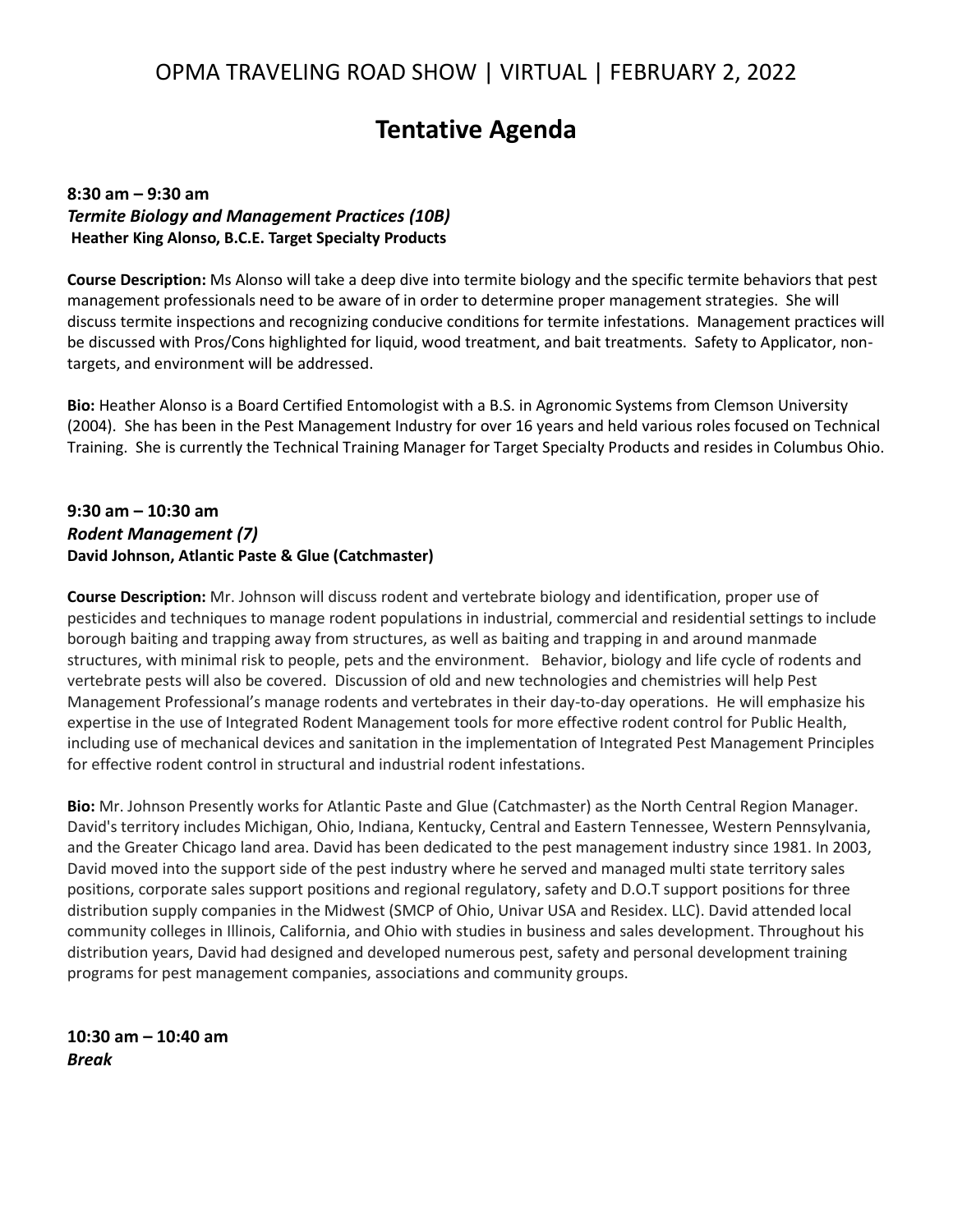# OPMA TRAVELING ROAD SHOW | VIRTUAL | FEBRUARY 2, 2022

## **10:40 am – 11:40 am** *Tick ID and Management (10D)* **Mike Leahy, Bayer Crop Science**

**Course Description:** Tick biology and life cycle will be covered. We will discuss the major tick species of importance including their ID characteristics and geographic range. This course will include Tick Borne disease discussions as well as basic Tick Prevention and Management Practices.

**Bio:** Mike Leahy began his career in 1985 after attending the University of Illinois. Joining Clarke Mosquito Control as their Cartographer/Night Foreman he learned all aspects of community-based mosquito control. He joined the Outside sales team of Clarke Mosquito Control Products in 1988 as a "Control Consultant" and began selling material and equipment for mosquito control to municipalities throughout the Midwest. As a Control Consultant, Mr. Leahy worked closely with Mosquito Abatement Districts, municipalities, health departments, private contracting firms, etc. to help direct and refine their field activities to ensure the highest level of safety, efficacy and efficiency. In 1992 he moved his family to Florida to open new sales opportunities for Clarke and became their first satellite salesman, covering Florida, Georgia and Alabama.

In 2010 Mr. Leahy took a position with Univar Environmental Sciences as a Public Health Specialist in a territory which included 18 Midwest and Northeast states. He was responsible for direct sales in Ohio, Kentucky and Tennessee and assisted with mosquito control sales in the other 15 states.

In 2014, an opportunity to move up one step in the supply channel was offered to him when Central Life Sciences/Zoecon Professional Products asked him to join their sales force. Most recently, in early 2021, he joined the team at Bayer Crop Science as the Area Sales Manager throughout the Midwest. Mr. Leahy has over 30 years of experience in the vector control industry. He has served as director, vice president and president of state associations in Georgia and Alabama as well as being a member of several state/national associations. Mr. Leahy has produced and presented training classes that lead to licensure and/or CEU's in the following states: MN, IA, MO, WI, IL, MI, IN, OH, KY, TN, GA, AL, FL, NC, SC, CT, MA, VA.

**11:40 am – 12:10 pm** *Lunch*

## **12:10 pm – 1:10 pm** *At the CORE of Who We Are: An IPM and Safety Focused Presentation (CORE)* **Gary Wagner, ACE Central Life Science**

#### **Course Description**:

Section one: "Core" Values Explanation of presentation and its direction. Section two: Insect ID and helpful resources Section three: Biology and how to use it against pests Section four: IPM control Section 5: Chemical understanding and safety

**Bio:** Gary joins the Zoecon professional products team with nearly a decade of pest and vector control operational experience. As a previous member of the Gregory Pest Solutions technical team, he taught new hire training and assisted technicians on site with complex pest issues. Gary is recognized by The Entomological Society of America as an Associate Certified Entomologist. Gary is an avid outdoorsman, woodworker, and beekeeper. Gary enjoys sharing his love for the outdoors with friends and family.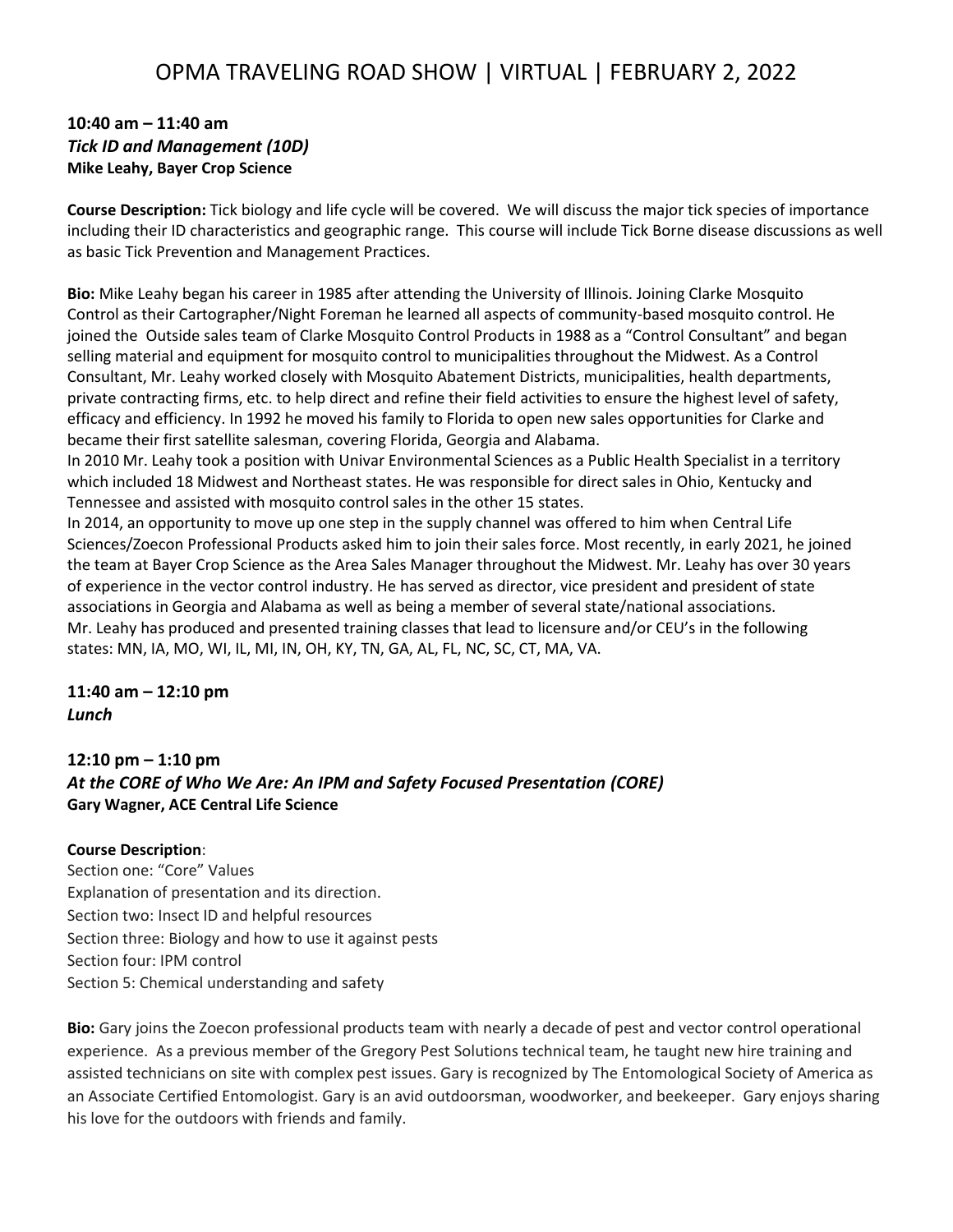# OPMA TRAVELING ROAD SHOW | VIRTUAL | FEBRUARY 2, 2022

# **1:10 pm – 2:10 pm** *Small Fly Control in Kitchens – Commercial or Residential (10A)* **Jeff Caudill, Nisus**

**Course Description:** Mr. Caudill will discuss small fly management (including vinegar flies, black eyed fruit flies, drain flies and fungus gnats) through implementation of a systems based integrated pest management program which includes a drain management program utilizing chemical and non-chemical controls. The focus is on Integrated Pest Management Principles for a small fly management program and utilizing new products and sanitation controls for managing small fly infestations.

**Bio:** Mr. Jeff Caudill is a territory manager at Nisus Corp. He has over 15 years of successful experience in account management. Prior to joining the Nisus Corp, Jeff was the Western USA Pest Control Sales Manager for Kness Manufacturing Co. He received his Bachelor's Degree in Business Administration and Management from Buena Vista University.

**2:10 pm – 2:20 pm** *Break*

## **2:20 pm – 3:20 pm** *Small Fly Control in Kitchens – Commercial or Residential (10A)* **Jeremy Jackson, Douglas Products**

### **Course Description:**

2022 Vikane® gas fumigant CaretakersSM Outline® - Vikane is a federally restricted use pesticide. Always read and follow label directions. 1 Course Objective This course promotes product stewardship and educates fumigators on the continued use of Vikane® gas fumigant, according to label directions as well as requirements from Douglas Products.

- Regulatory, SDS, Label, and Vikane Fumiguide® Calculator Update (10 minutes)
- Highlights of the 2022 Stewardship Policy (5 minutes)
- Quality Assurance Review (5 minutes)
- Key Safety Elements and the Big Four (15 minutes)
- Emergency Response (10 minutes)
- Cylinder Handling (10 minutes)
- Hazard Communication Training (10-15 minutes)

### Discussion to include:

- Choosing the right introduction equipment
- Tape and seal reminder
- Fumigating Sealed Hardwood Flooring on Concrete A case Study

**Bio:** Jeremy Jackson has more than 21 years of experience in the fumigation industry. Jeremy started in the pest control industry in August of 2000. From 2000 to 2014 he conducted and managed some of the largest fumigations in North America. Since 2015, Jeremy has been involved in distribution and fumigant manufacturing. Joining Douglas Products, he has the responsibility of Business Development Manager and Special Projects Manager. Douglas Products has garnered industrywide recognition for our exceptional product stewardship.